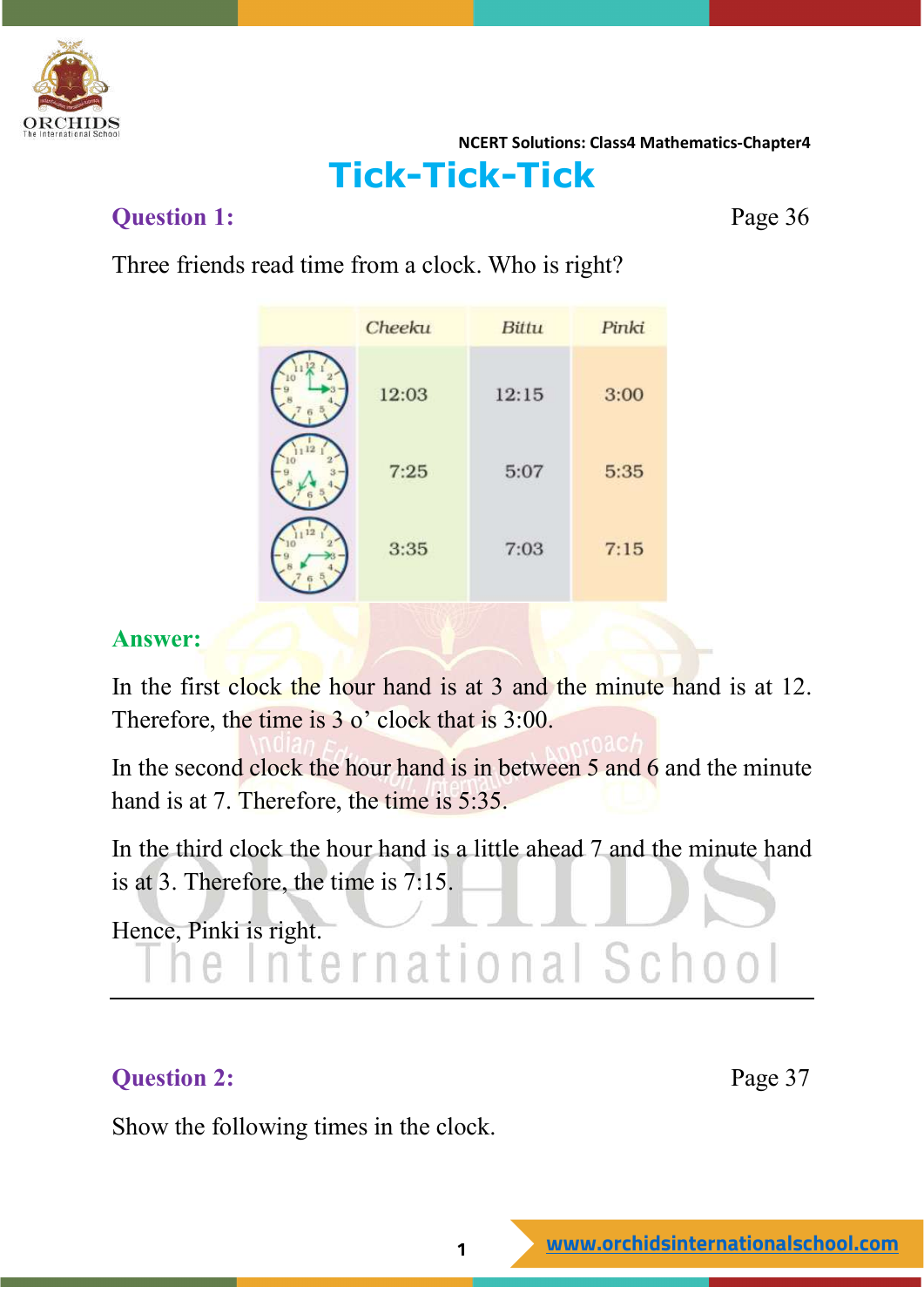



The correct answer is:

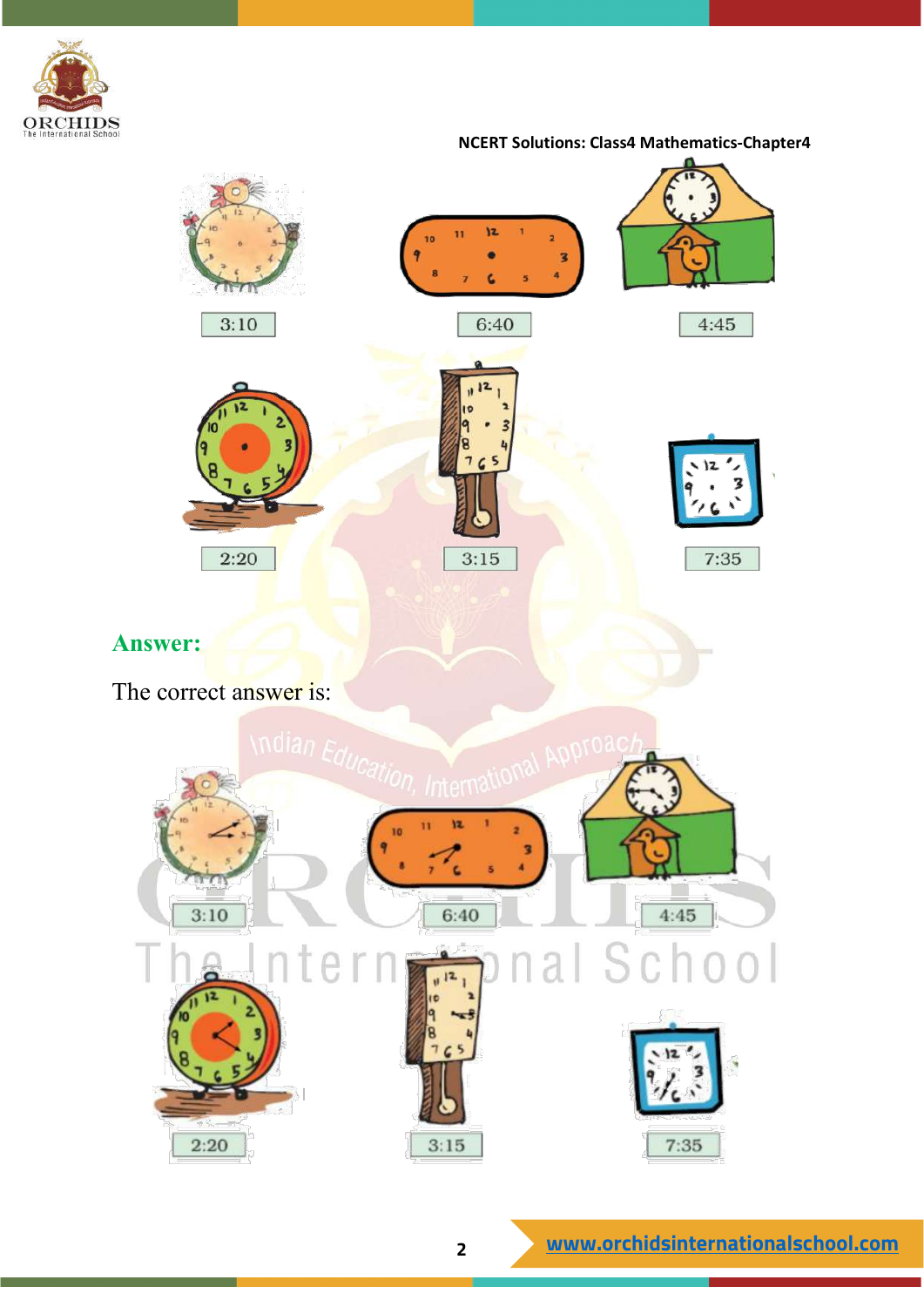

#### **Question 3:**

Do you like sky watching? If yes, then this one should interest you:

- a) At what time does the sun rise at your place?
- b) When does the sun set?
- c) Does the sun rise and set at the same times every day?

#### **Answer:**

Sun rises and set at different times and at different places. Observe the sun rise and the sun set at your place and record the time to answer this question.

#### **Question 4:** Page 38

#### *Find out*

How long will it take the minute hand to move from



#### **Answer:**

- a) To move the minute hand from 7 to 10, it will take 15 minutes.
- b) To move the minute hand from 8 to 12, it will take 20 minutes.
- c) To move the minute hand from 1 to 3, it will take 10 minutes.
- d) To move the minute hand from 2 to 9, it will take 35 minutes.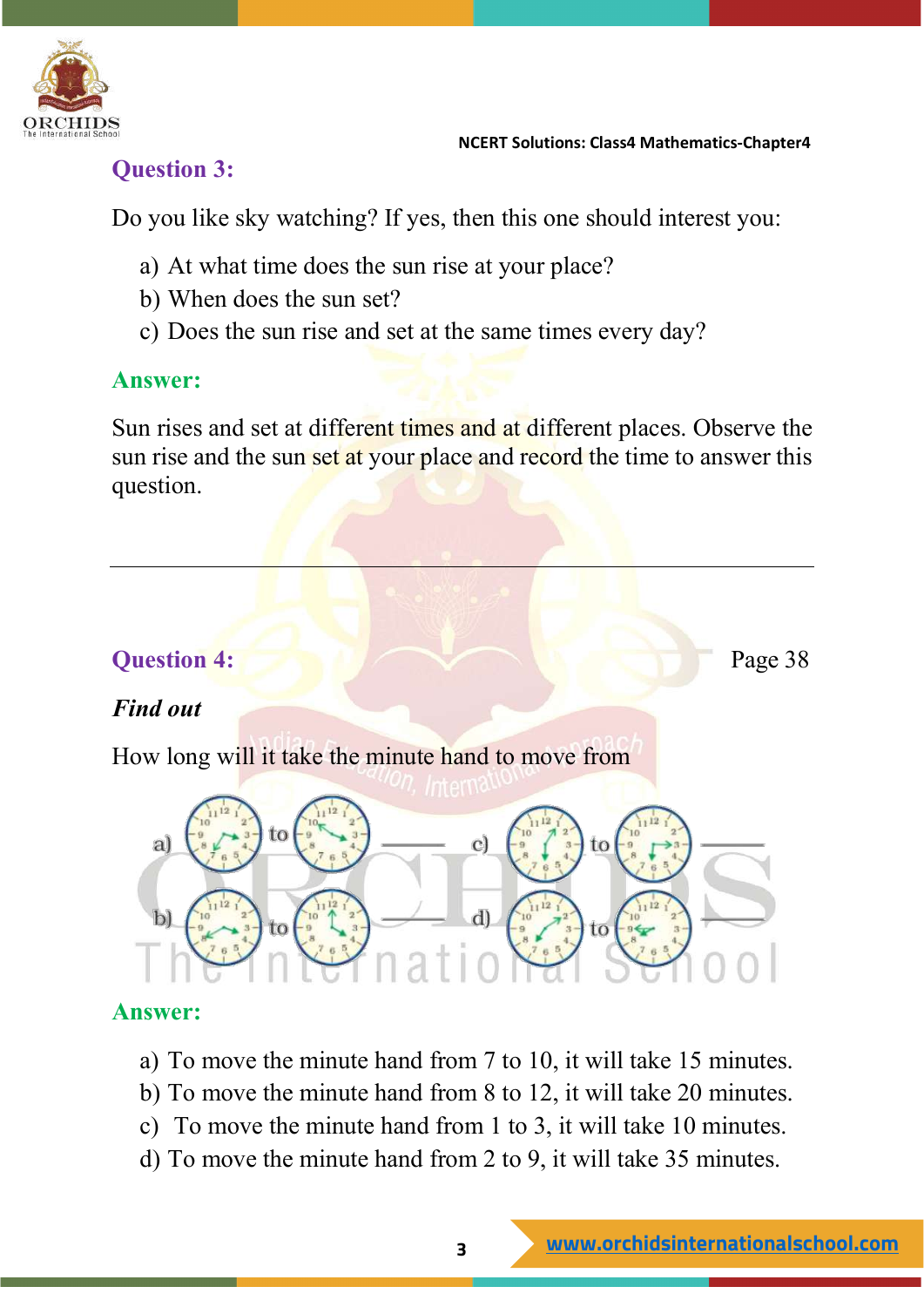

#### **Question 5:** Page 39

Draw where the hands will be:

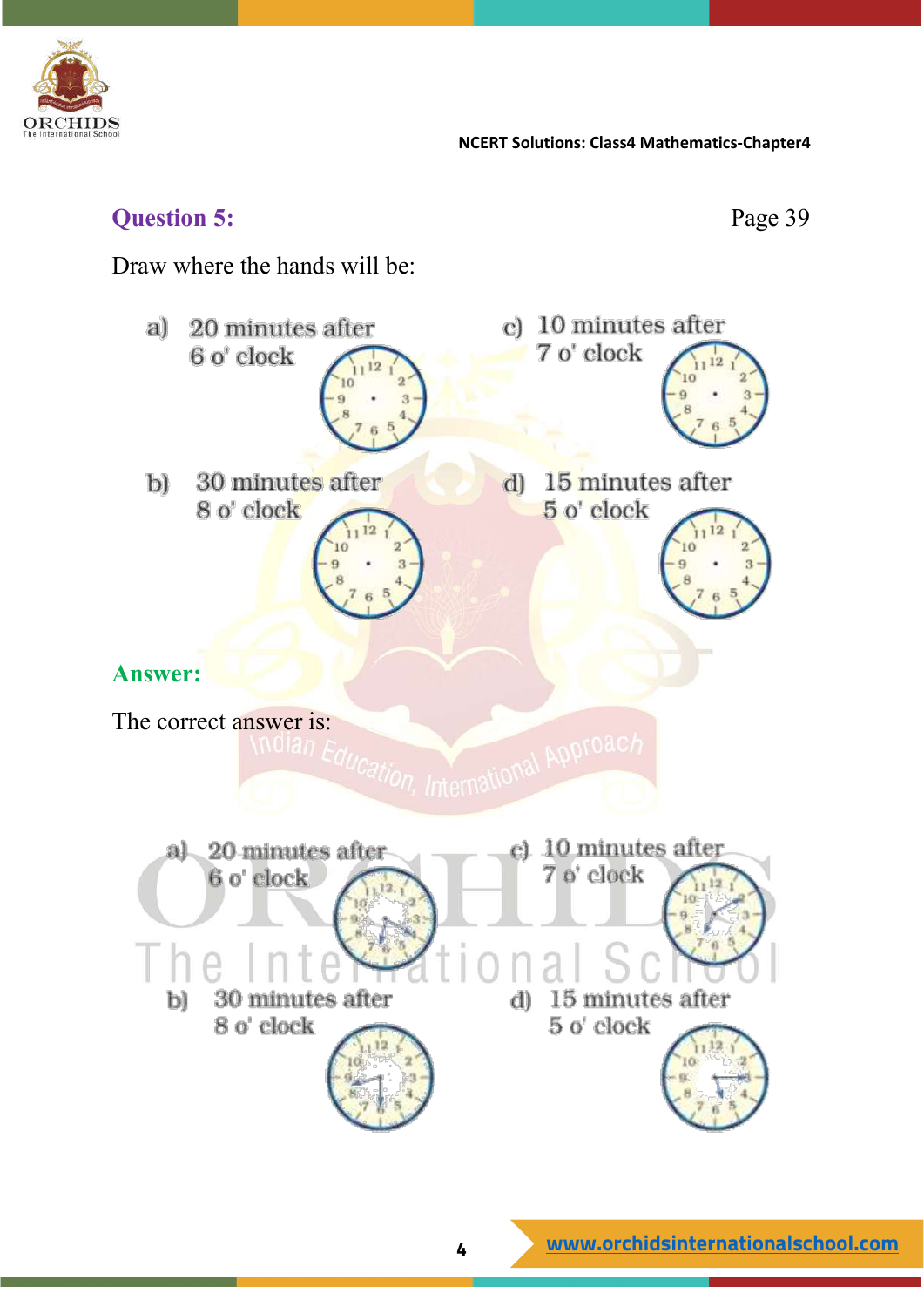

#### **Question 6:**

How long does your school assembly take?

How long is your lunch break?

How long is your game period?

Is it the same as all the other periods?

#### **Answer:**

Observe the time taken for the above events and then answer by yourself. Answers may vary.

#### **Question 7:** Page 40

How many minutes can these activities take? Make a guess and then check at home.



#### **Answer:**

In general, boiling 1 litre milk takes around 5-7 minutes.

Filling a bucket takes around 3-4 minutes.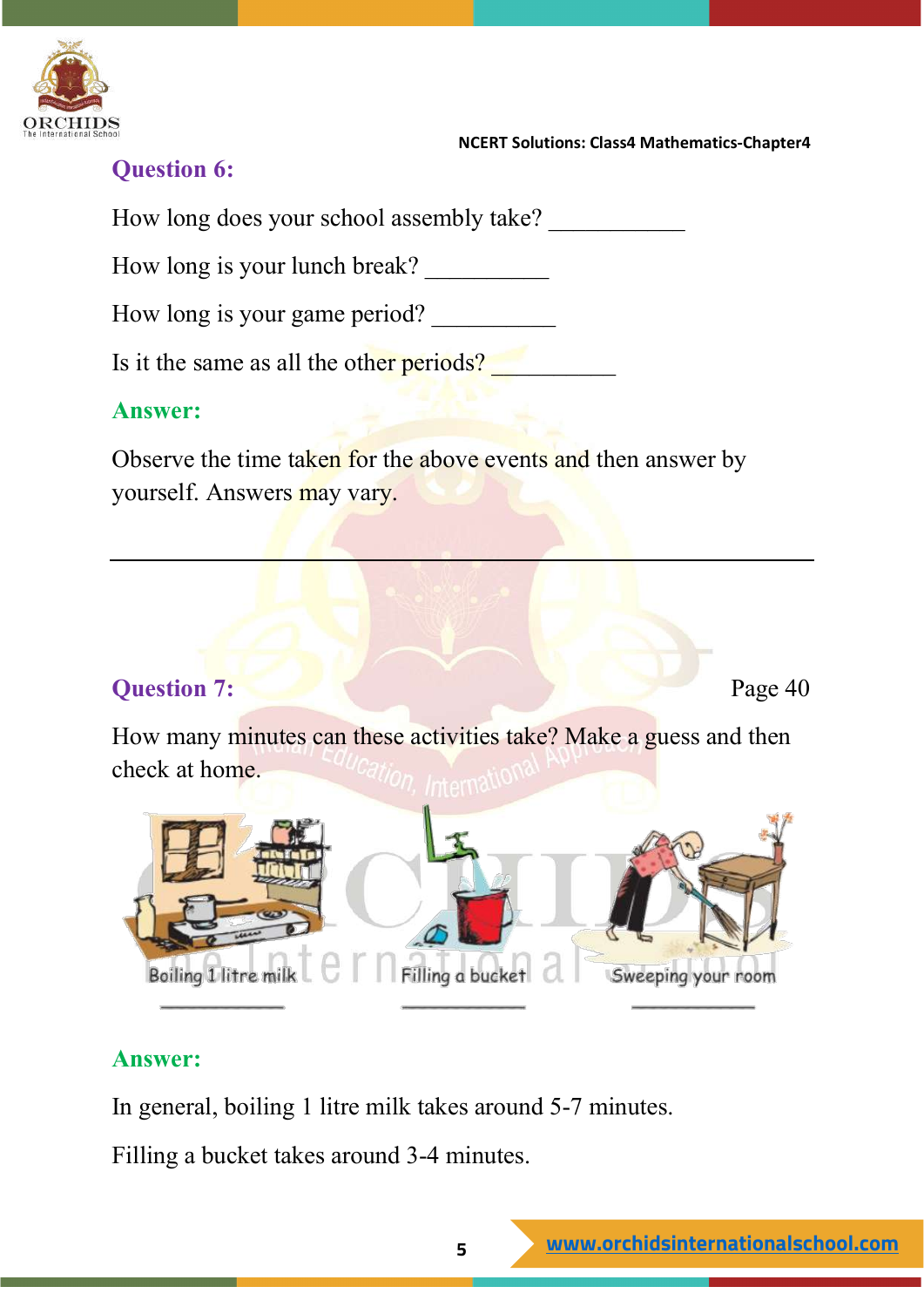

The time to sweep a room depends upon the room size. It takes about 2 – 3 minutes.

Perform the activities at home and record the times it requires.

Do it by yourself. Answers may vary.

#### **Question 8:**

In one minute, how many times can you-

- a) Snap your finger
- b) Skip a rope
- c) Jump up and down
- d)  $\qquad \qquad \blacksquare$

Write more such fun activities in this column.

#### **Answer:**

Perform the activities and answer the above questions.

Other such activities can be blinking of eyes, waving hands etc.

## **Question 2: International School**

Here is another challenge for you. How long can you-

- a) Speak non-stop
- b) Stand on one leg
- c) Sing 'Aaaaa.....'without a break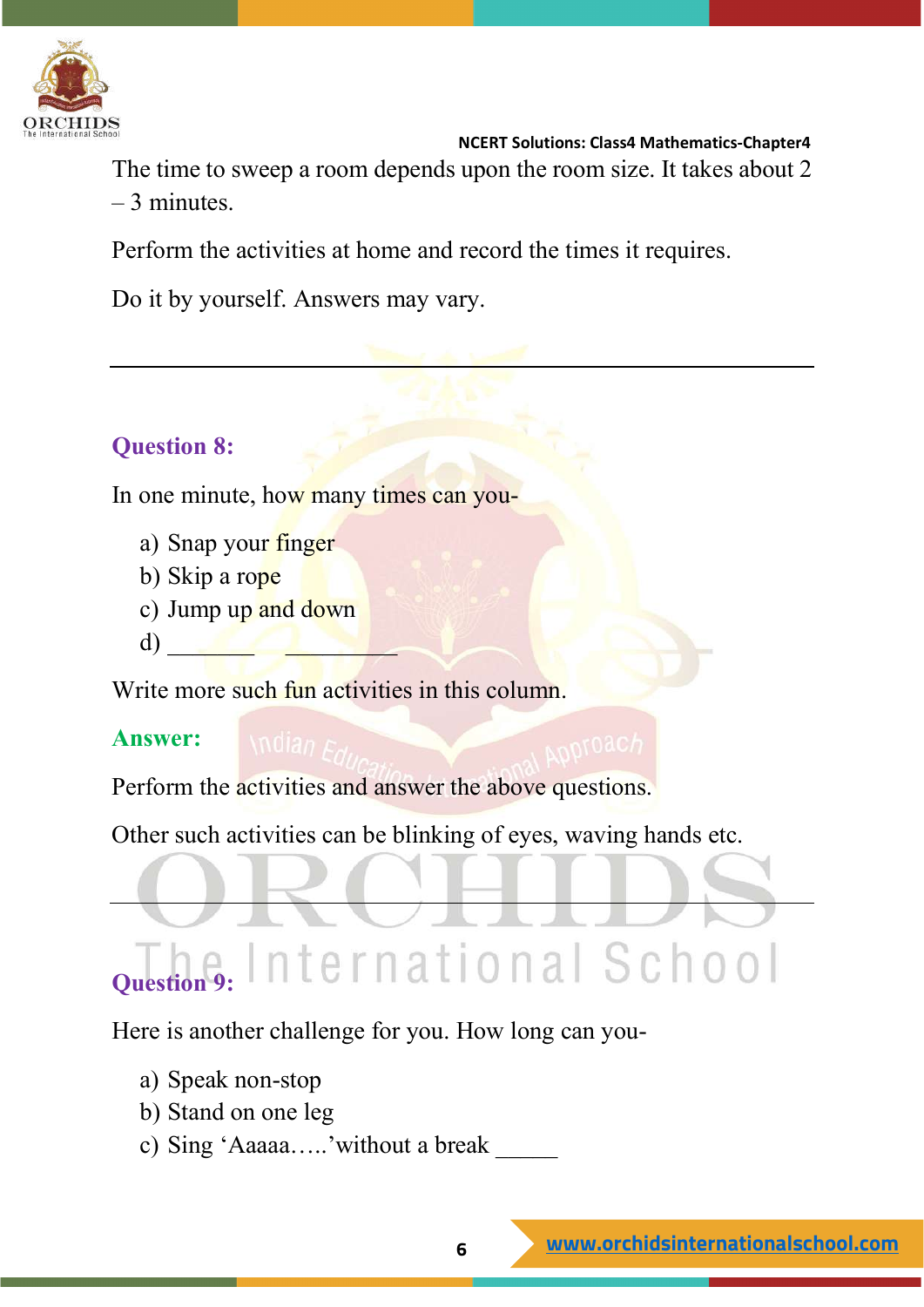

#### **Answer:**

Perform the activities as directed and record the times to answer this question. Answers may vary.

#### **Question 10:**

How long do you take to-

- a) Run a 50-metre race
- b) Collect 50 pebbles from the ground
- c) Count  $1 \text{ to } 100$

#### **Answer:**

Perform the activities and record the times to answer this question. Answers may vary.

# **Question 11:**  Let's look at a clock again! Solve this one- a  $\parallel$  S C  $\parallel$  0 0  $\parallel$

- a) The minute hand started from '2'. How many minutes will it take to come back to '2' again?
- b) What happens to the hour hand? Does it also move? How long will it take to move from one number to the next?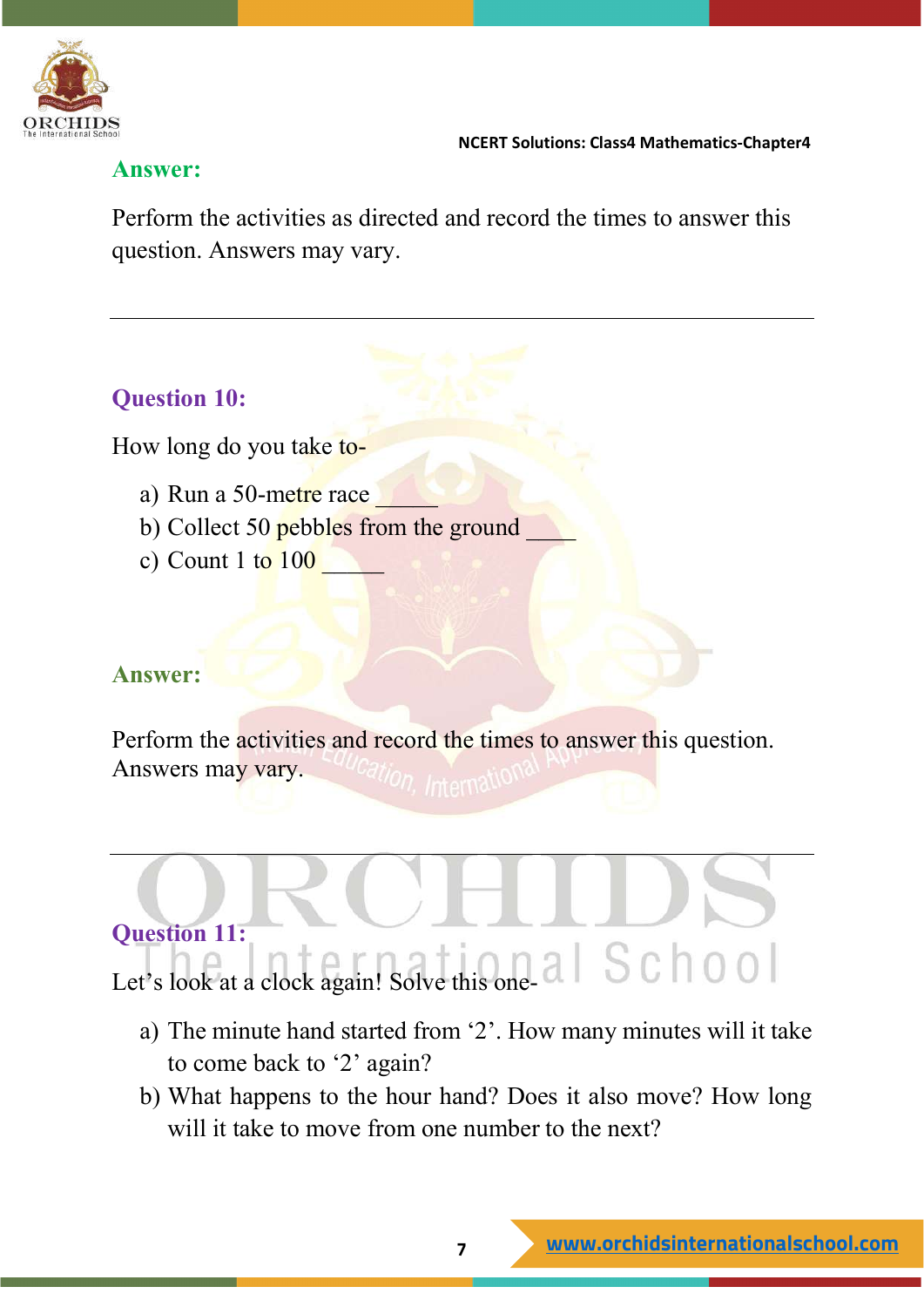

- c) Look around you and list the activities that take about one hour to complete.
	- 1. \_\_\_\_\_\_\_\_
	- 2. \_\_\_\_\_\_\_\_
	- $3.$
	- 4. \_\_\_\_\_\_\_\_
	- $5.$

**Answer:**

- a) The minute hand is the longer hand in the clock. It takes 60 minutes to complete one round of clock. Therefore, if the minute hand starts from '2' it will take 60 minutes to come back to '2'.
- b) Yes, the hour hand also moves. It takes 60 minutes that is one hour to move from one number to the next.
- c) Do it by yourself. Answers may vary. Some of the activities that takes more than one hour to complete are the following:
	- 1. Baking your favourite cake.
	- 2. Shopping with family.
	- 3. Reading your favourite story books.
	- 4. Playing with friends.
	- 5. Doing the homework.

# **Question 12:** nternational School

How long does it take to cook dinner at home? More than an hour/less than an hour.

**Answer:**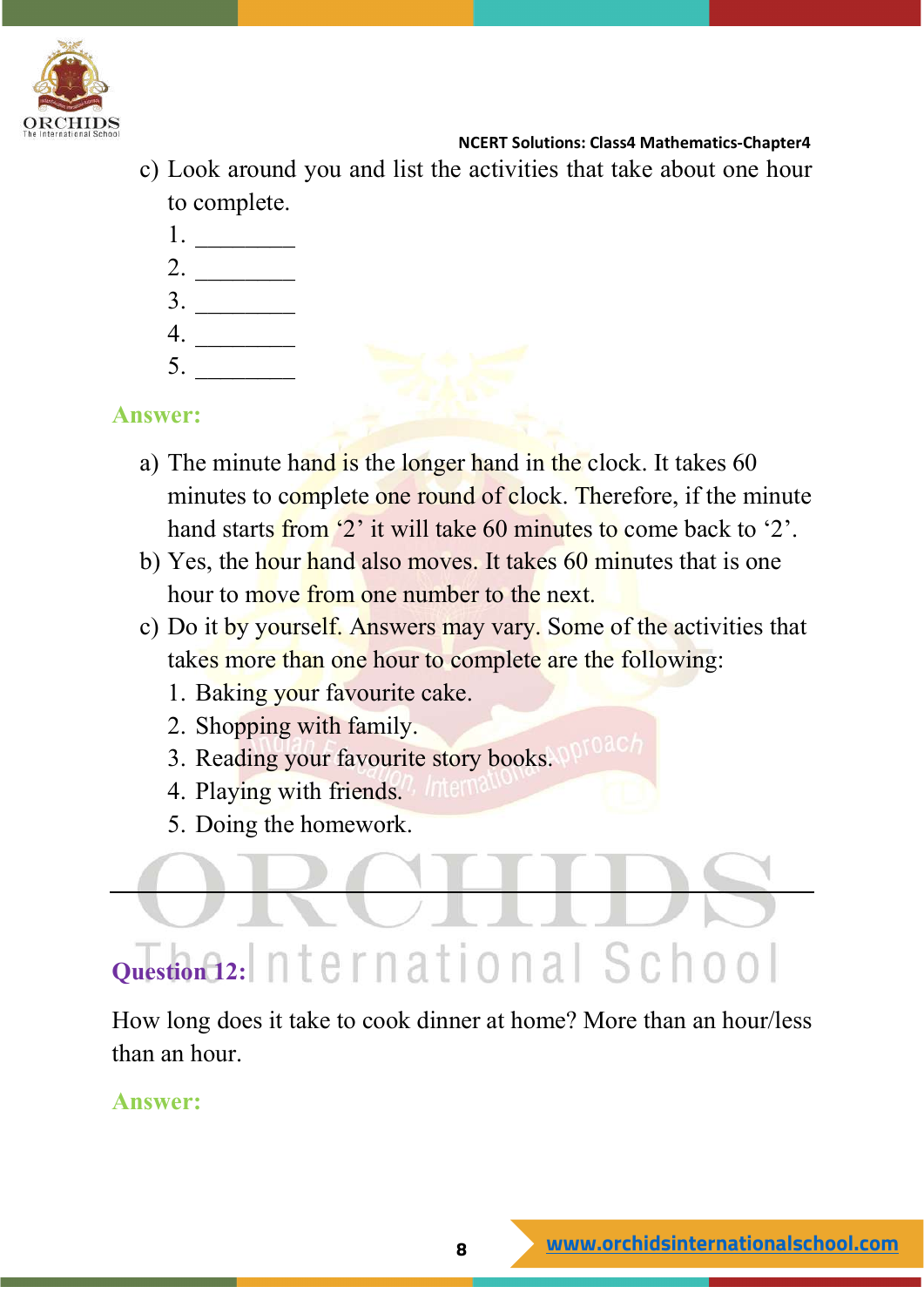

Observe your mother cooking dinner at home and record the time she takes to cook the dinner.

Usually, it takes more than an hour to cook dinner.

#### **Question 13:**

Ask your father if he can cook as fast as your mother does? Yes/ No

#### **Answer:**

Ask your father to cook dinner at home and record the time. Check if he can cook as fast as your mother.

#### **Question 14:**

Which games take less than an hour to finish?

#### **Answer:**

Do it by yourself. Answers may vary. There are many games that take less than an hour to finish. Following are few examples:

- Snakes and Ladder.
- Table tennis.
- Long jump.
- High jump.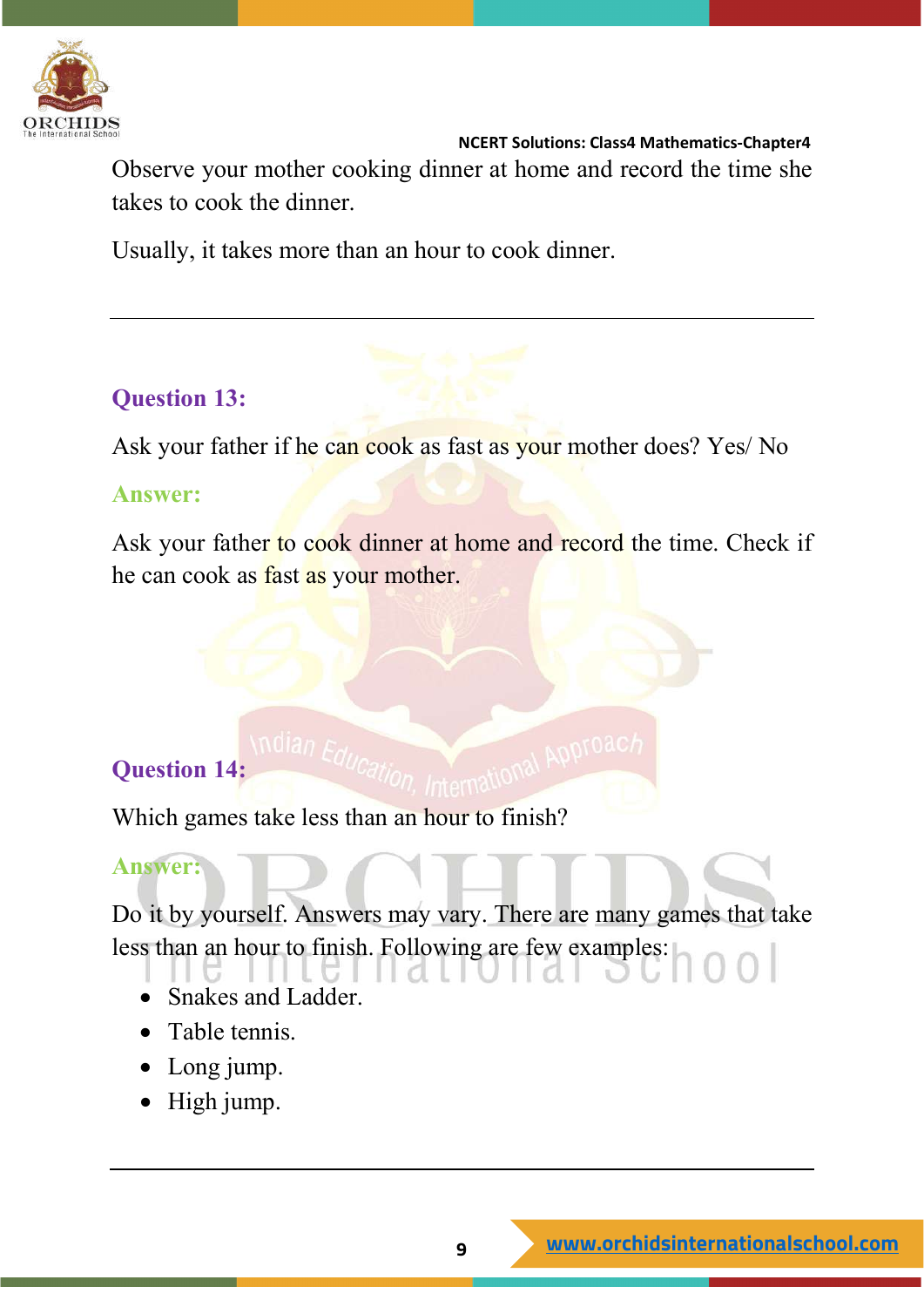

#### **Question 15:**

How long does a football match take?

#### **Answer:**

A football match takes 90 minutes to complete.



Mark these in the correct order on Muniya's Time Line.

#### **Answer:**

Observe the time of each of the event and arrange them in the correct order. The correct order is:

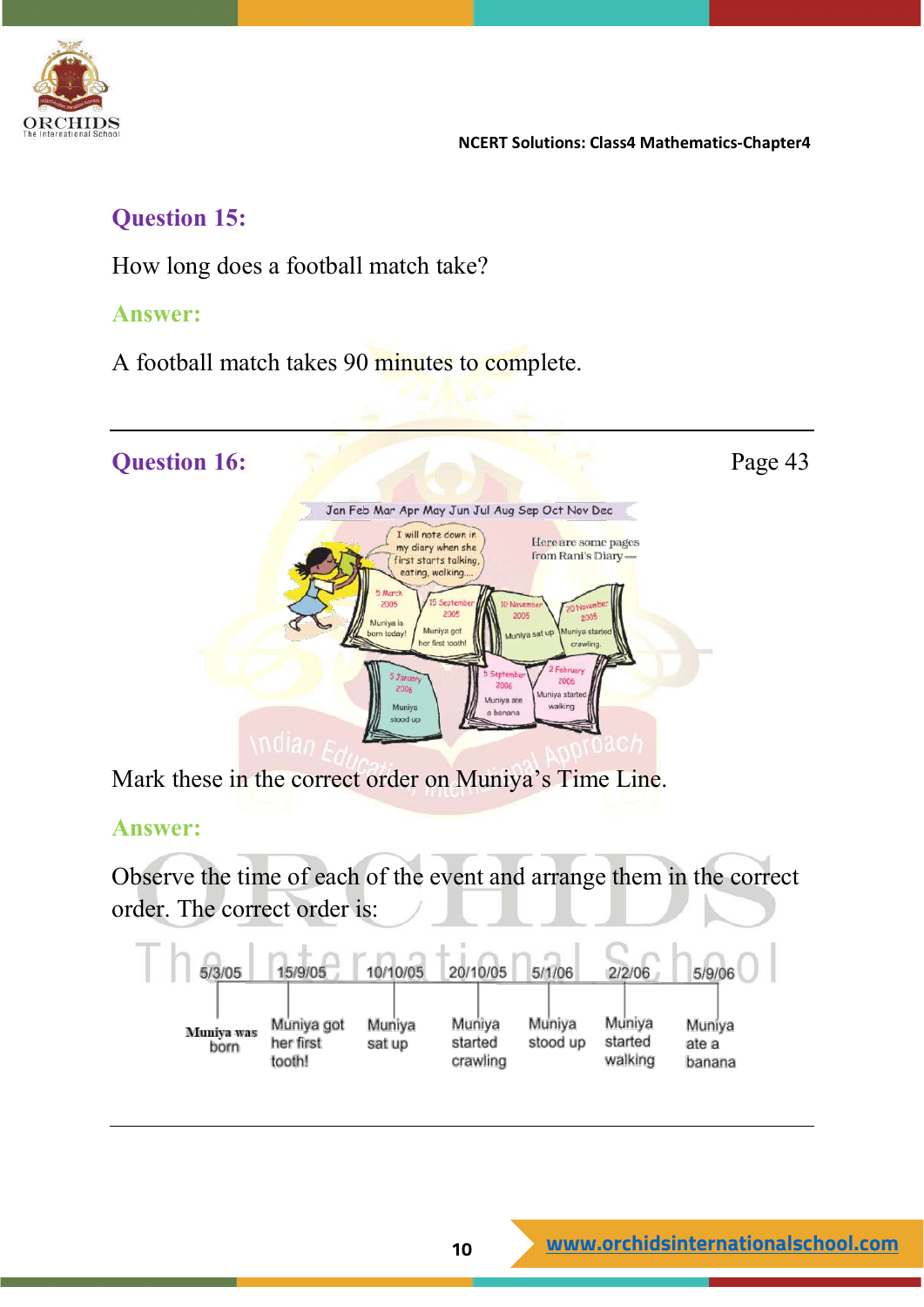

#### **Question 17:**

Muniya got her first tooth in September. How many months old was she then? How many months have passed from March to September?

#### **Answer:**

Muniya was born on  $5<sup>th</sup>$  March 2005 and she got her first tooth on  $15<sup>th</sup>$ September 2005. So, she was six months old when she got her first tooth.

Six months have passed from March to September.

### **Question 18:**

How old was Muniya, when

- a) She first sat  $up$ ?
- b) She got her first tooth?

#### **Answer:**

- a) Muniya was born on 5<sup>th</sup> March 2005 and she first sat up on 10<sup>th</sup> November 2005. So, she was eight months six days old when she first sat up.
- b) Muniya was born in  $5<sup>th</sup>$  March 2005 and she got her first tooth in 15th September 2005. So, she was six months 11 days old when
- she got her first tooth.<br>
a tional Schoo

#### **Question 19:**

What did she do first  $-1$ ) walking/ eating a banana?

2) crawling/ standing?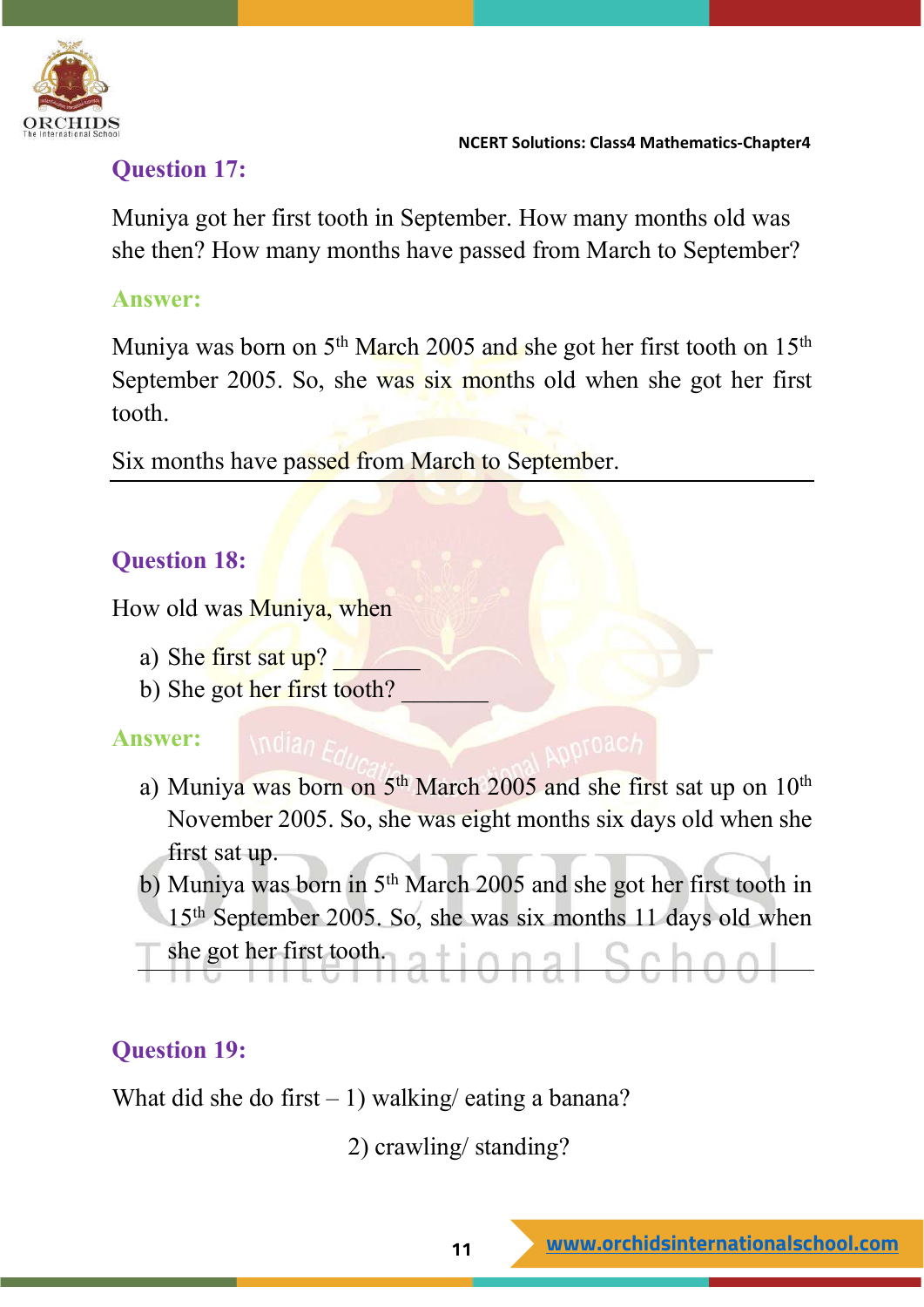

**Answer:**

- 1) Muniya started walking on  $2<sup>nd</sup>$  February 2006, she ate a banana on 5th September 2006. So, she started walking first.
- 2) Muniya started crawling on  $20<sup>th</sup>$  December 2005 and she stood up on 2nd February 2006. So, she started crawling first.

#### **Question 20:** Page 44

Rani had a pet puppy. After 2 weeks it opened it eyes. She watched it grow like this:



Now make a time-line of this dog's life in your notebook.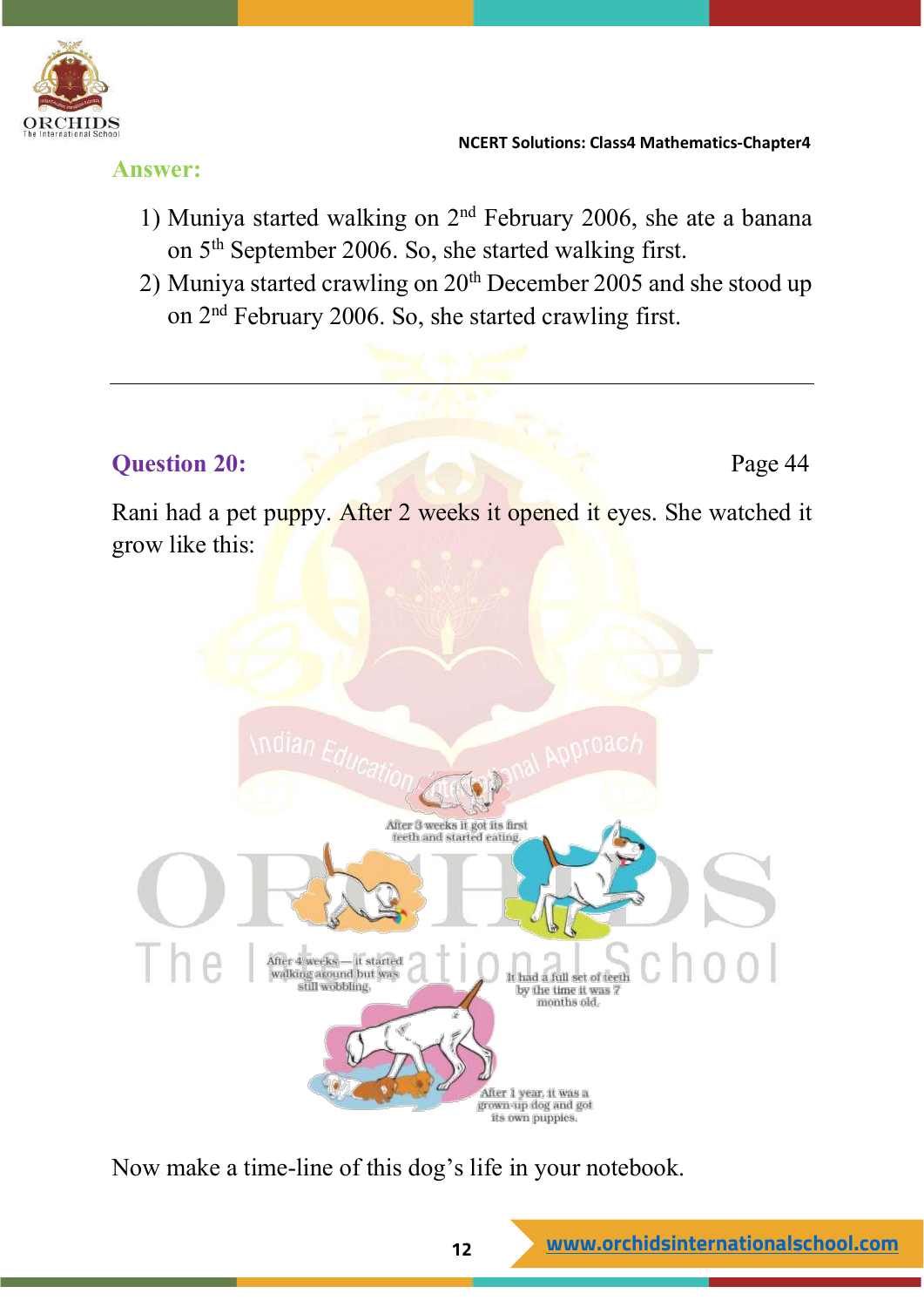

#### **Answer:**

In the given picture observe the time of growth period and make a timeline. The correct answer is:

| After 2<br>weeks             | After<br>3<br>weeks                                       | After 4<br>weeks                                                 | In $7$<br>months                    | After 1<br>year                                                |
|------------------------------|-----------------------------------------------------------|------------------------------------------------------------------|-------------------------------------|----------------------------------------------------------------|
| It<br>opened<br>its<br>eyes. | It got<br>its first<br>teeth<br>and<br>started<br>eating. | It started<br>walking<br>around<br>but was<br>still<br>wobbling. | It had<br>full<br>sets of<br>teeth. | It was a<br>grown-<br>up dog<br>and got<br>its own<br>puppies. |

#### **Question 21:**

Note the differences between Muniya and Rani's puppy:

|   | <b>Positions</b>            | Muniya (age) | Puppy (age) |
|---|-----------------------------|--------------|-------------|
|   | Started walking             |              |             |
|   | Ate food for the first time |              |             |
| I | Got the first tooth         |              |             |

#### **Answer:**

Compare the time for each stage of growth for Muniya and Rani's puppy and fill the table.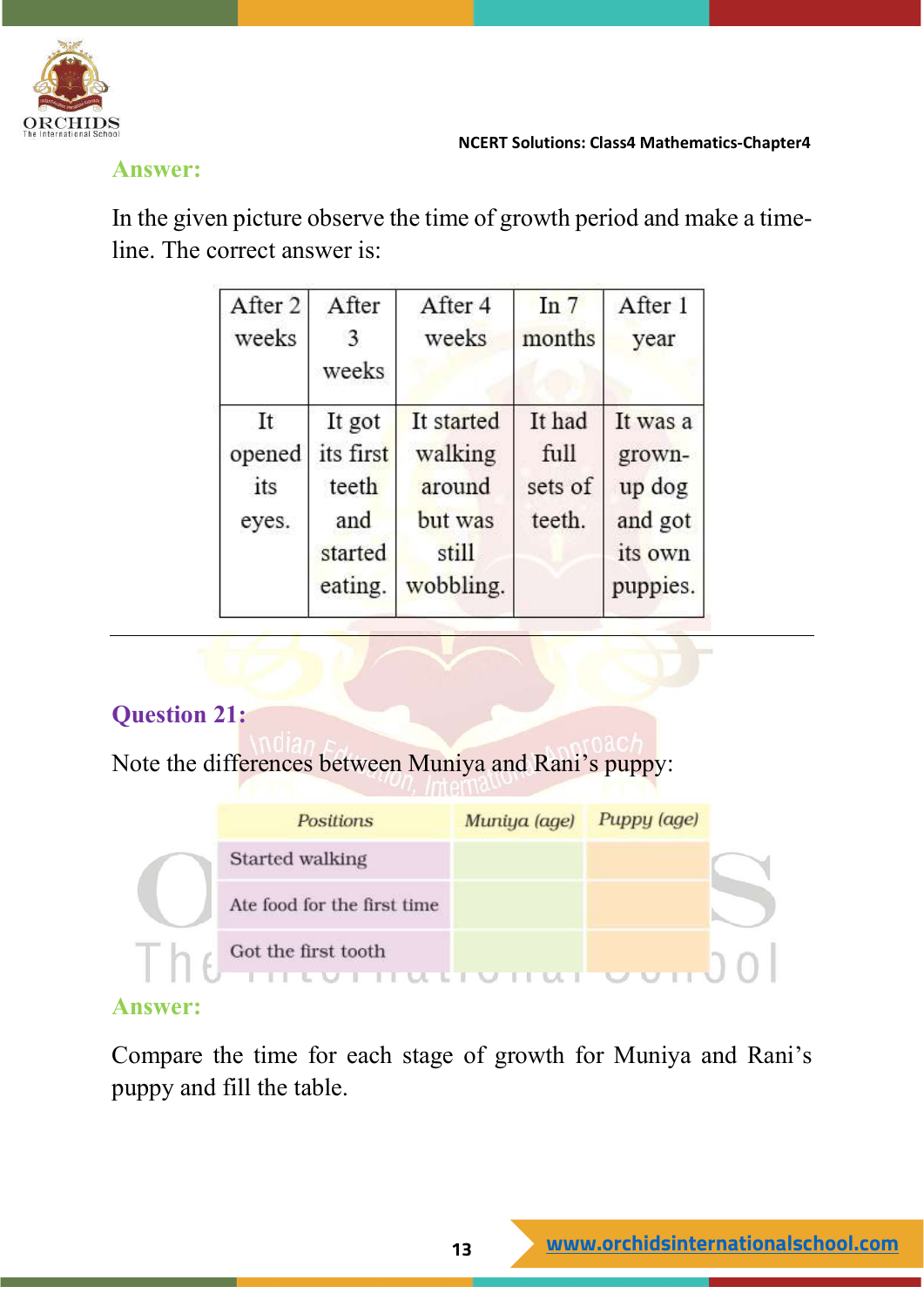

| Positions<br>Muniya (age) |                       | Puppy (age)          |
|---------------------------|-----------------------|----------------------|
| Started walking           | After 11 months of    | After 4 weeks of its |
|                           | her birth.            | birth                |
| Ate food for the first    | After 6 months of her | After 3 weeks of its |
| birth<br>time             |                       | birth                |
| Got the first tooth       | After 6 months of her | After 3 weeks of its |
|                           | birth                 | birth                |

#### **Question 22:** Page 45

#### Do all animals grow at the same speed?

#### **Answer:**

The growth of every animal is not the same. Thus, all animals do not grow at the same speed.

### **Question 23:** nternational School

Discuss about the growth of-

- 1) A hen
- 2) A cow
- 3) A bird.

**Answer:**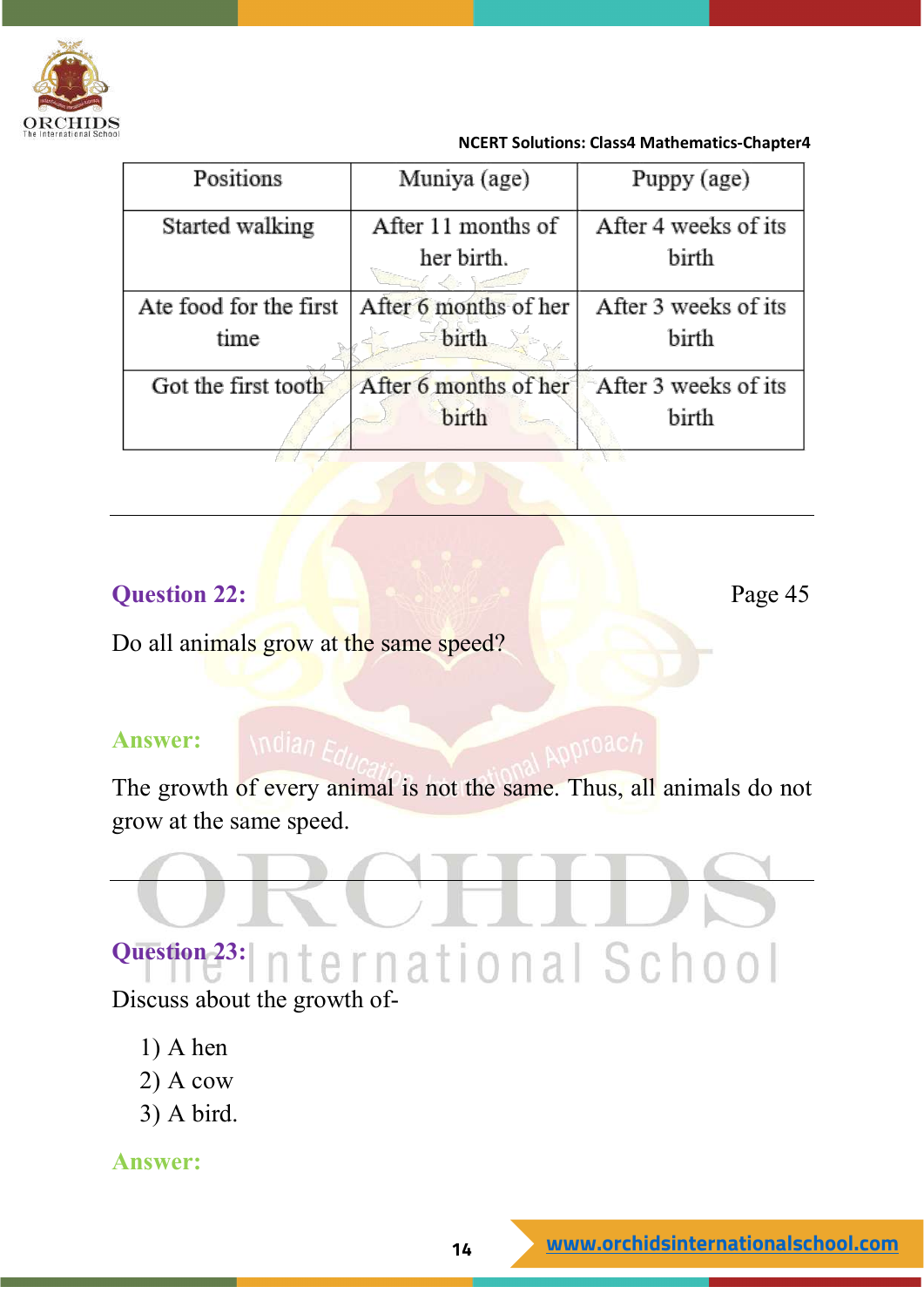

 **NCERT Solutions: Class4 Mathematics-Chapter4** The speed of growth of every animal is different. The order in which the given animals grow is

- 1) A bird
- 2) A hen
- 3) A cow

#### **Question 24:**

Draw a picture of baby animal and the big animal.

#### **Answer:**

You can draw the picture of any baby animal and the big animal.

One such example is:



Baby dog (Puppy) Big dog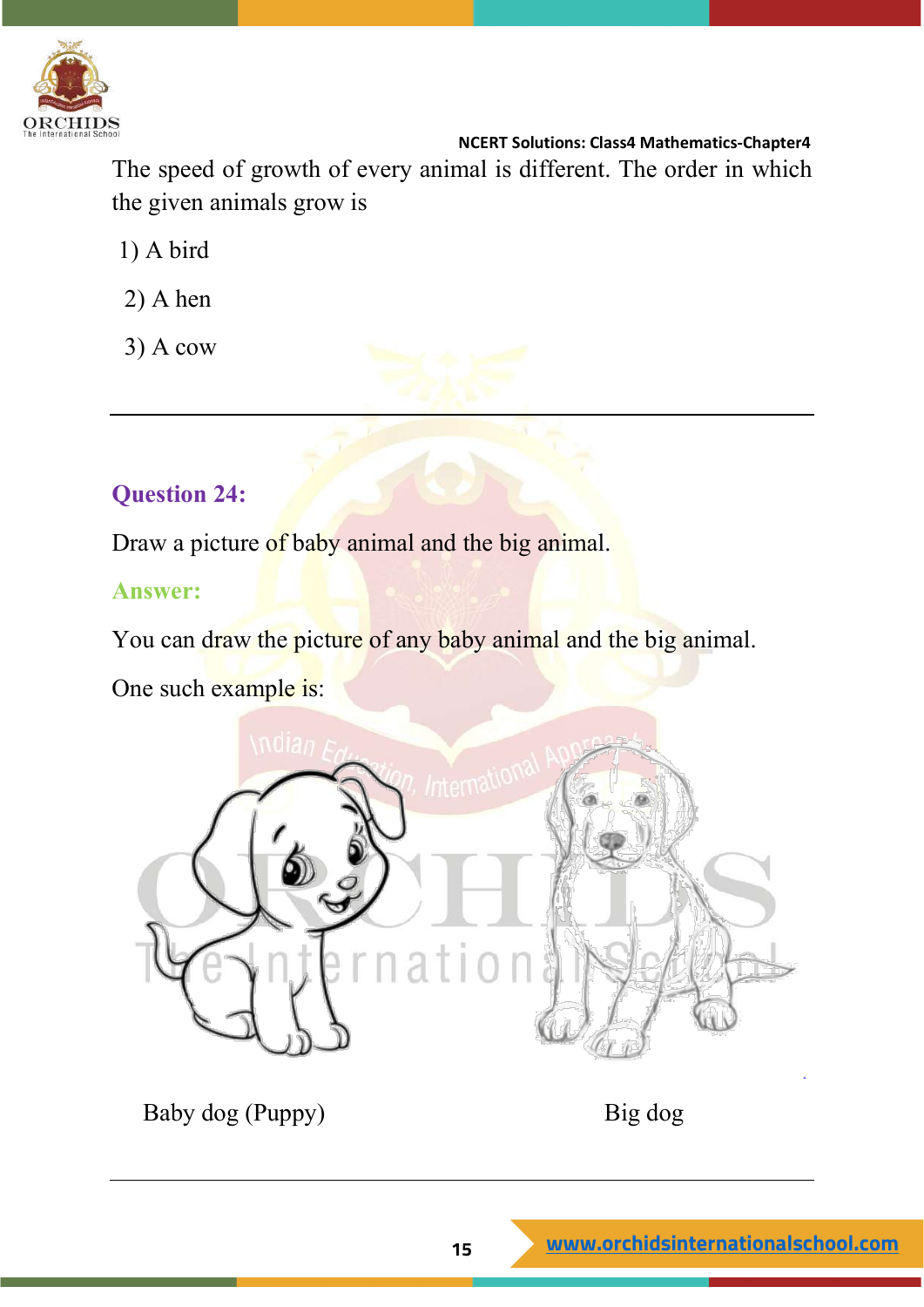

#### **Question 25:**

Here are the pictures of grandfathers posing for a photograph? Who looks the oldest to you?



#### **Question 26:**  1 Я How much older is Appu's grandfather than Rani's grandfather?

#### **Answer:**

The age of Rani's grandfather is 70 years.

The age of Appu's grandfather is 95 years.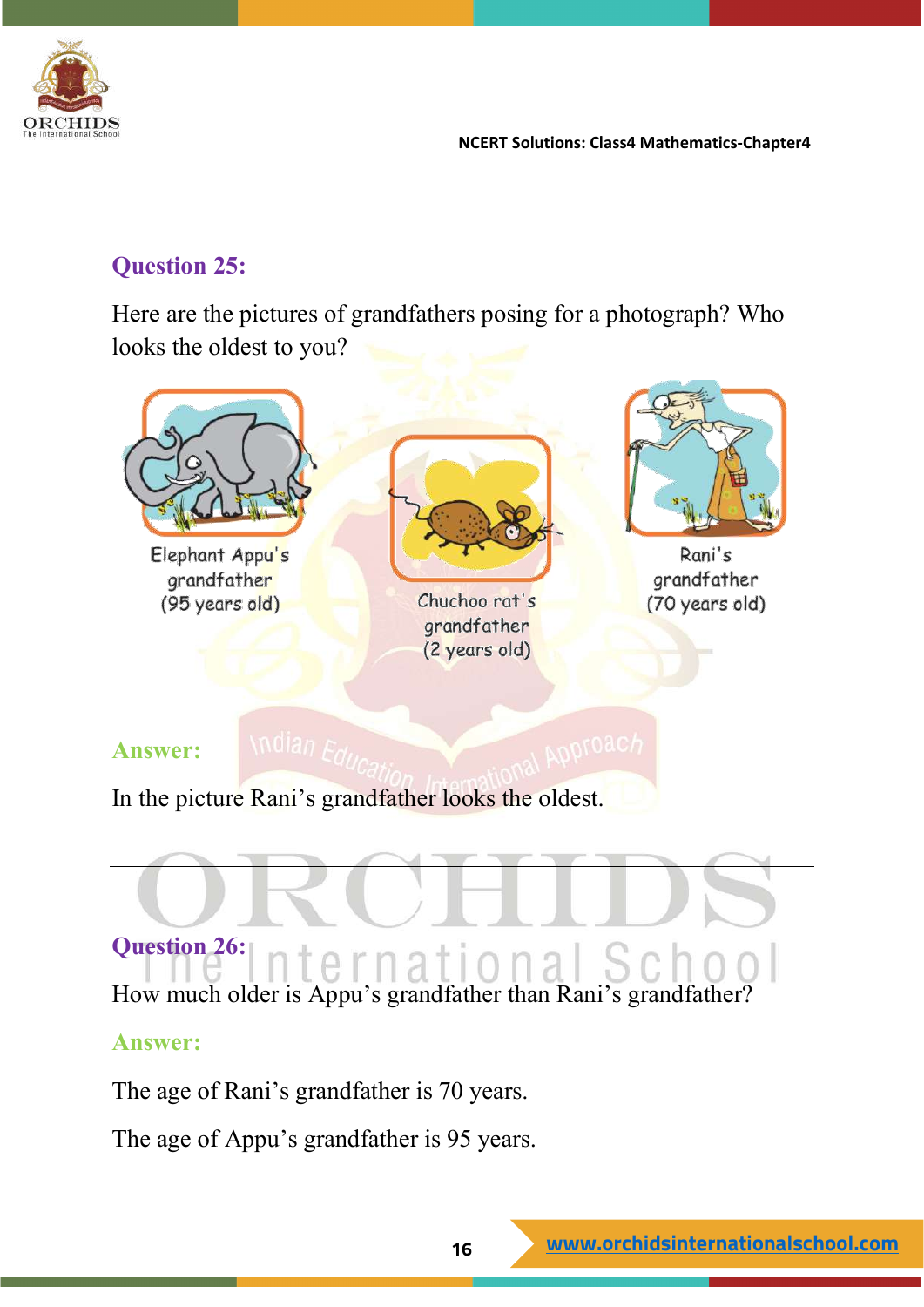

 **NCERT Solutions: Class4 Mathematics-Chapter4** Subtract 70 from 95 to obtain the difference.

 $95 - 70 = 25$ 

Therefore, Appu's grandfather is 25 years older than Rani's grandfather.

#### **Question 27:**

Will Chuchoo's grandfather ever grow as old as Appu's grandfather?

#### **Answer:**

No, Chuchoo's grandfather can never grow as old as Appu's grandfather.

#### **Question 28:**

How much younger is Chuchoo rat's grandfather than Rani's grandfather?

#### **Answer:**

The age of Chuchoo rat's grandfather is 2 years. The age of Rani's grandfather is 70 years.

Subtract 2 from 70 to obtain the difference.

 $70 - 2 = 68$ 

Therefore, Chuchoo rat's grandfather is 68 years younger than Rani's grandfather.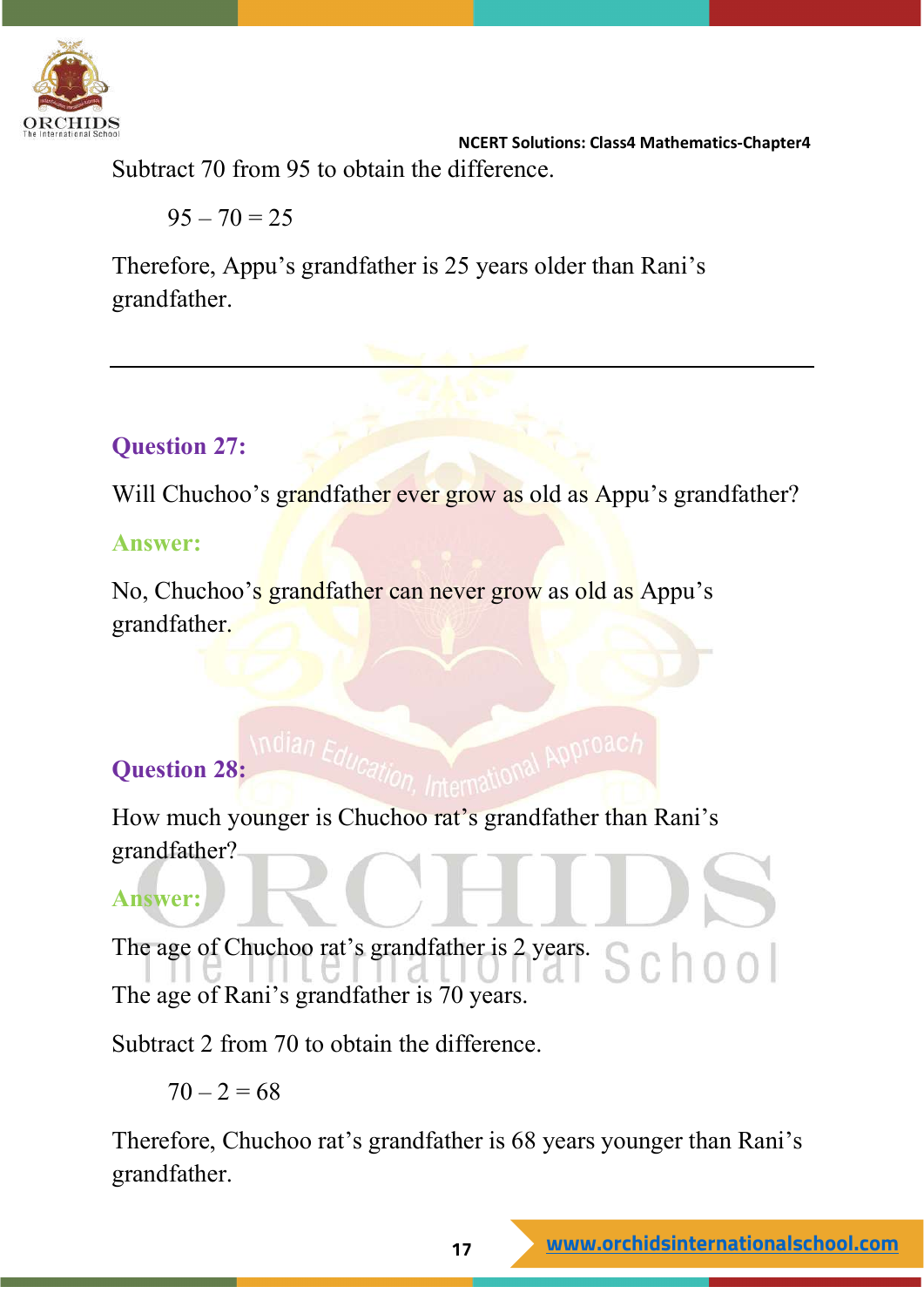

| <b>Question 29:</b> |                                        | Page 47 |
|---------------------|----------------------------------------|---------|
|                     | Now write which dates these stand for- |         |
| 5/5/06              | 5 May 2006                             |         |
| 20/5/06             |                                        |         |
| 7/6/06              |                                        |         |
| 1/1/07              |                                        |         |
|                     |                                        |         |
|                     |                                        |         |
|                     |                                        |         |
| <b>Answer:</b>      |                                        |         |
|                     | ADDTOach<br>The correct answer is:     |         |
| 20/5/06             | 20 April 2006                          |         |
| 7/6/06              | 7 May 2006                             |         |
| 1/1/07              | 1 January 2007                         |         |
|                     | <del>International Sc</del>            |         |

#### **Question 30:**

Write these dates in numbers.

1 June 2006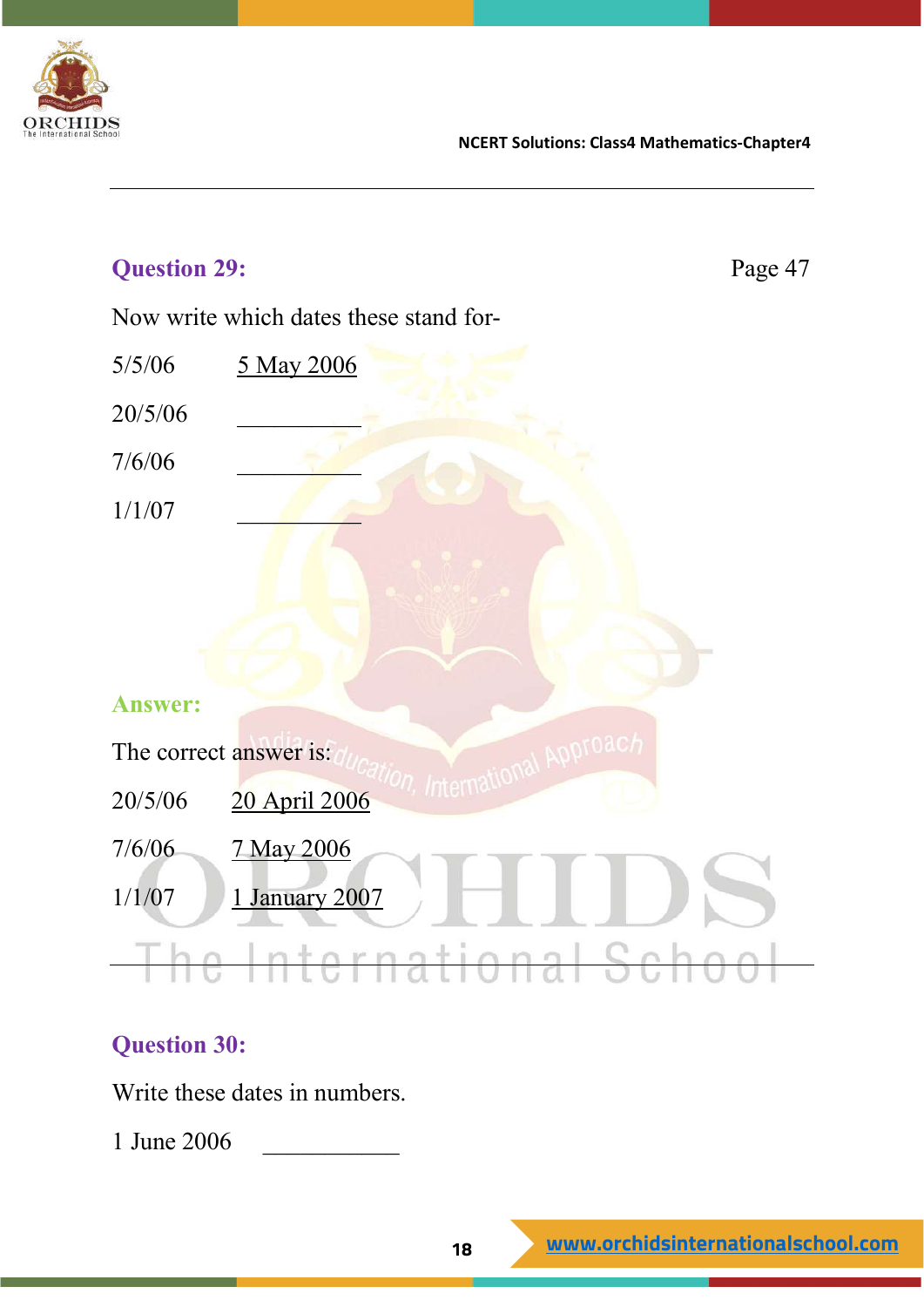

30 May 2006

10 Aug 2007 \_\_\_\_\_\_\_\_\_\_\_

#### **Answer:**

The correct answer is:

1 June 2006 1/7/06

30 May 2006 30/5/06

10 Aug 2007 10/8/07

#### **Question 31:**

How long did it take the letter to reach from Ajmer to Nagpur?

#### **Answer:**

Atif wrote a letter from Ajmer on 1/5/06 to Shabana who stays in Nagpur. Shabana received the letter on  $6/5/06$ . Thus, it took  $6 - 1 = 5$ days to reach from Ajmer to Nagpur.



How many days will Atif spend at his Nani's place?

#### **Answer:**

Atif will go to his Nani's place on 5/5/06 and will return on 20/5/06. Therefore, he will spend 20 -  $5 = 15$  days at his Nani's place.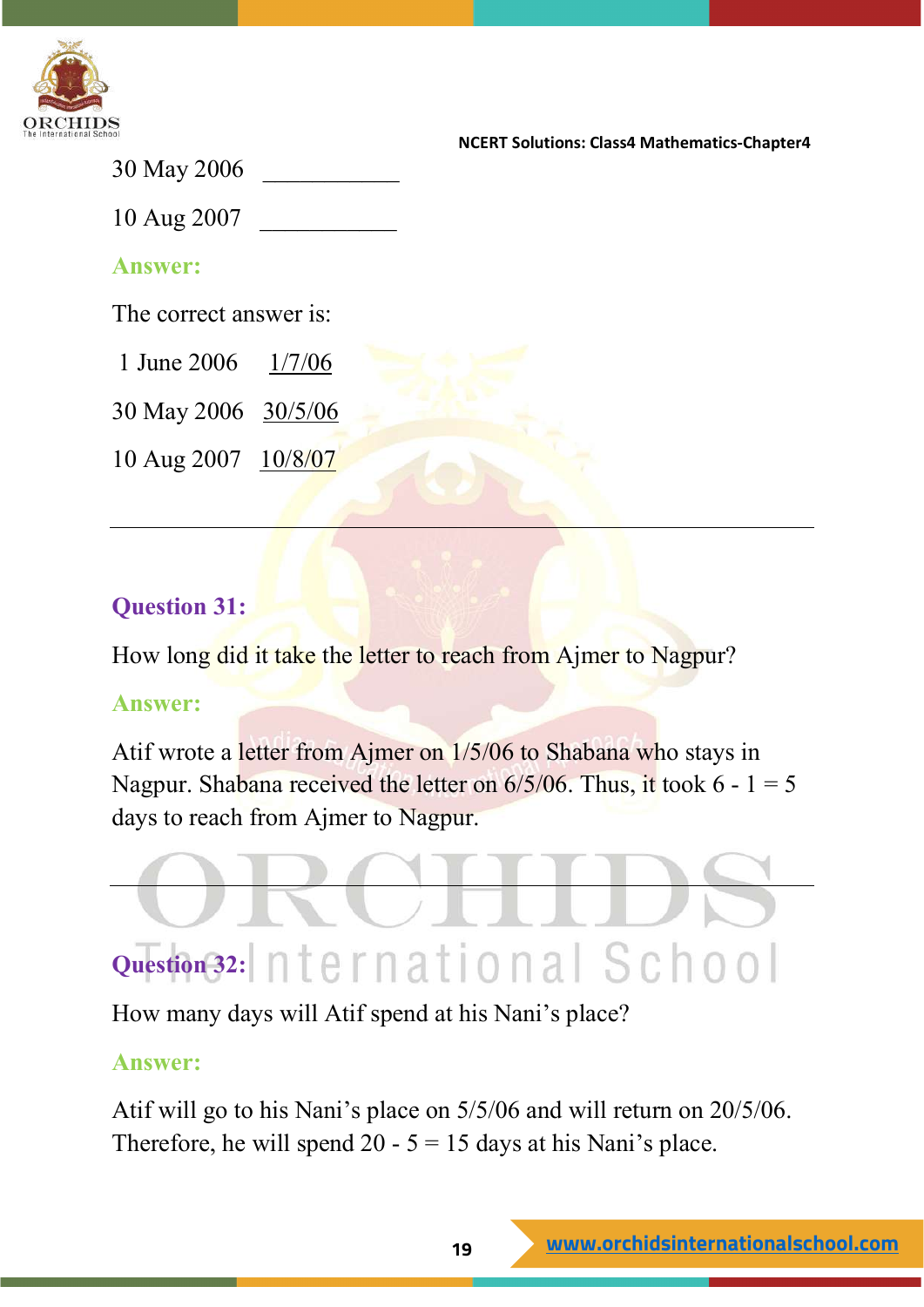

#### **Question 33:**

Fill in the table:

|                    | <b>Dates</b><br>From | To | <b>Number</b><br>of days |
|--------------------|----------------------|----|--------------------------|
| Shabana's holidays |                      |    |                          |
| Atif's holidays    |                      |    |                          |

#### **Answer:**

The answer is: Milan  $F_{cl}$ 

|                    | Dates  |         | Number of days |
|--------------------|--------|---------|----------------|
|                    | From   |         |                |
| Shabana's holidays | 1/6/06 | 10/8/06 |                |
| Atif's holidays    | 1/5/06 | 30/6/06 | 60             |

#### **Question 34:**

Who has got longer holidays-Shabana or Atif?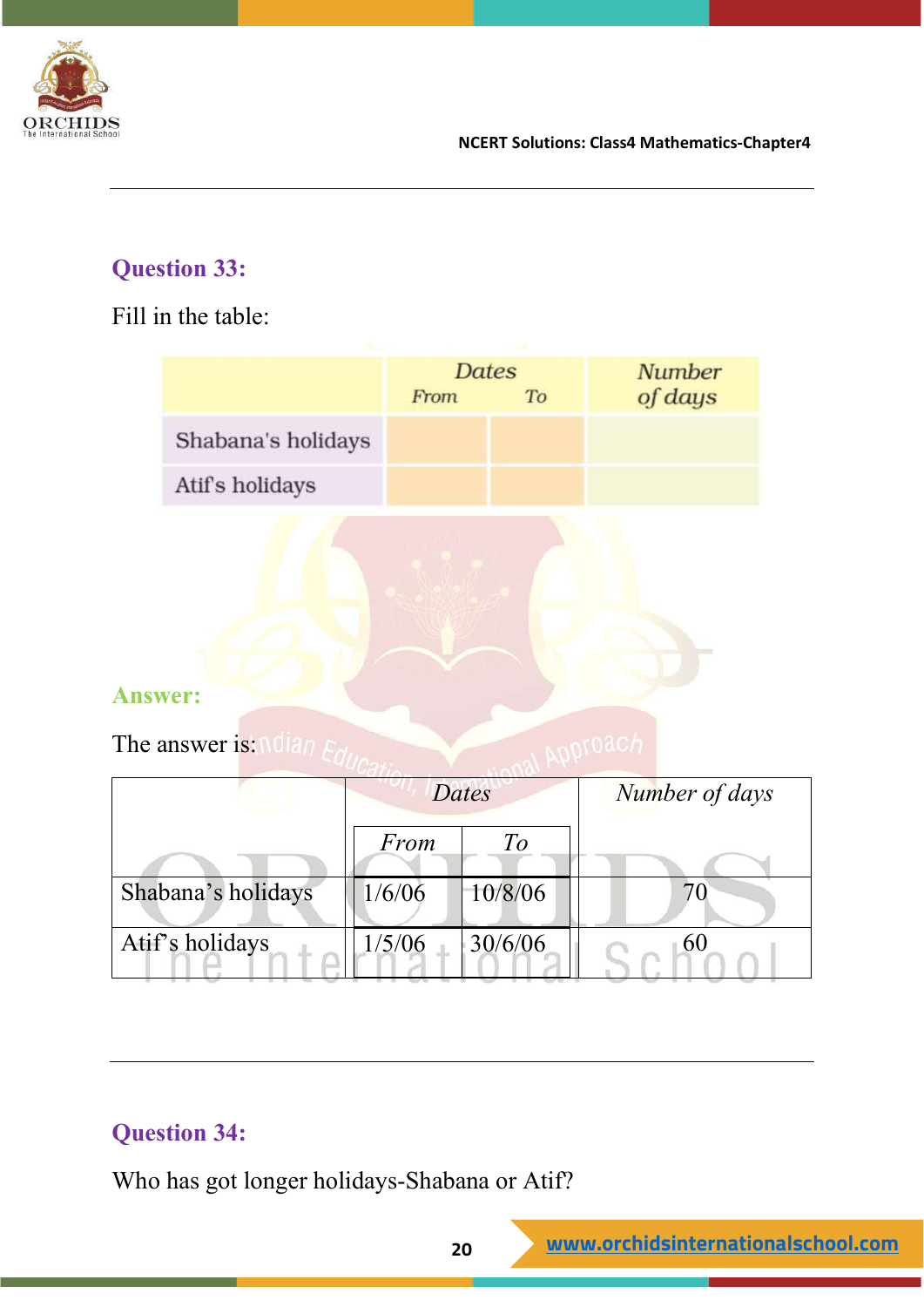

#### **Answer:**

Shabana has got holidays for 70 days and Atif has got holidays for 60 days. Therefore, Shabana has got longer holidays than Atif.

#### **Question 35:**

Which long holidays do you get in school? Fill the table.

| Occassion               | <b>Dates</b><br>From | To | Number of<br>days |
|-------------------------|----------------------|----|-------------------|
| Summer holidays         |                      |    |                   |
| <b>Autumn Break</b>     |                      |    |                   |
| <b>Winter Break</b>     |                      |    |                   |
| Holidays after the exam |                      |    |                   |

#### **Answer:**

Check the holidays that you get in your school and fill in the given table.



The manufacturing date of butter was 15/01/06. It means that the butter was packed in the month of January.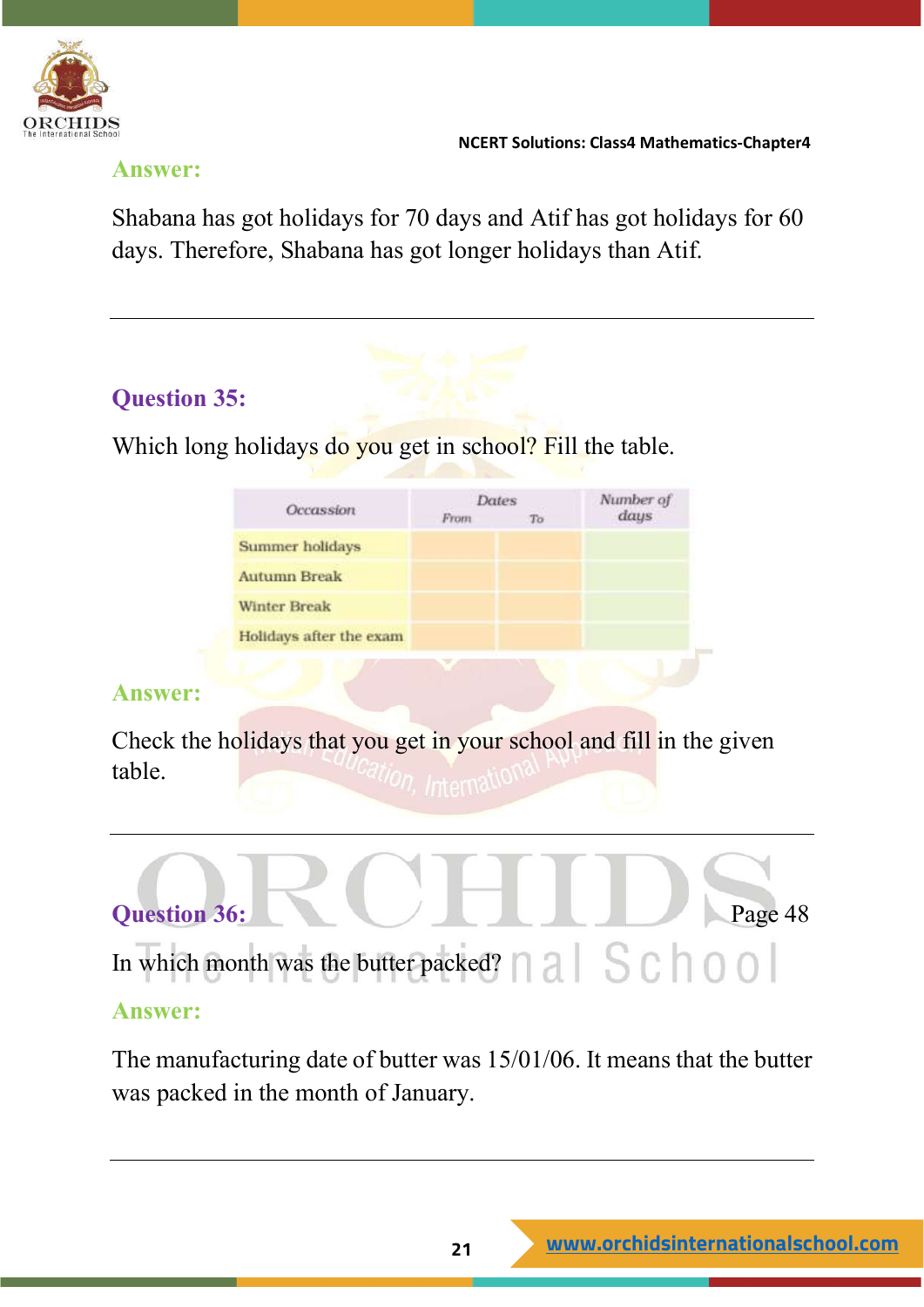

#### **Question 37:**

Which month will it be 180 days after 15/01/06?

#### **Answer:**

Count 180 days from 15 January 2006. 180 days after 15/01/06 will be on 13th July 2006, i.e., 13/07/06.

#### **Question 38:**

Can Chandran eat it on 15<sup>th</sup> may 2006?

#### **Answer:**

The expiry date of the butter is on  $13<sup>th</sup>$  July 2006 which is after  $15<sup>th</sup>$ may 2006. Therefore, Chandran can eat it on 15<sup>th</sup> may 2006.



Do you ever check the date of packing of things you buy?

#### **Answer:**

You should always check the date of packing before buying things.

#### **Question 40:**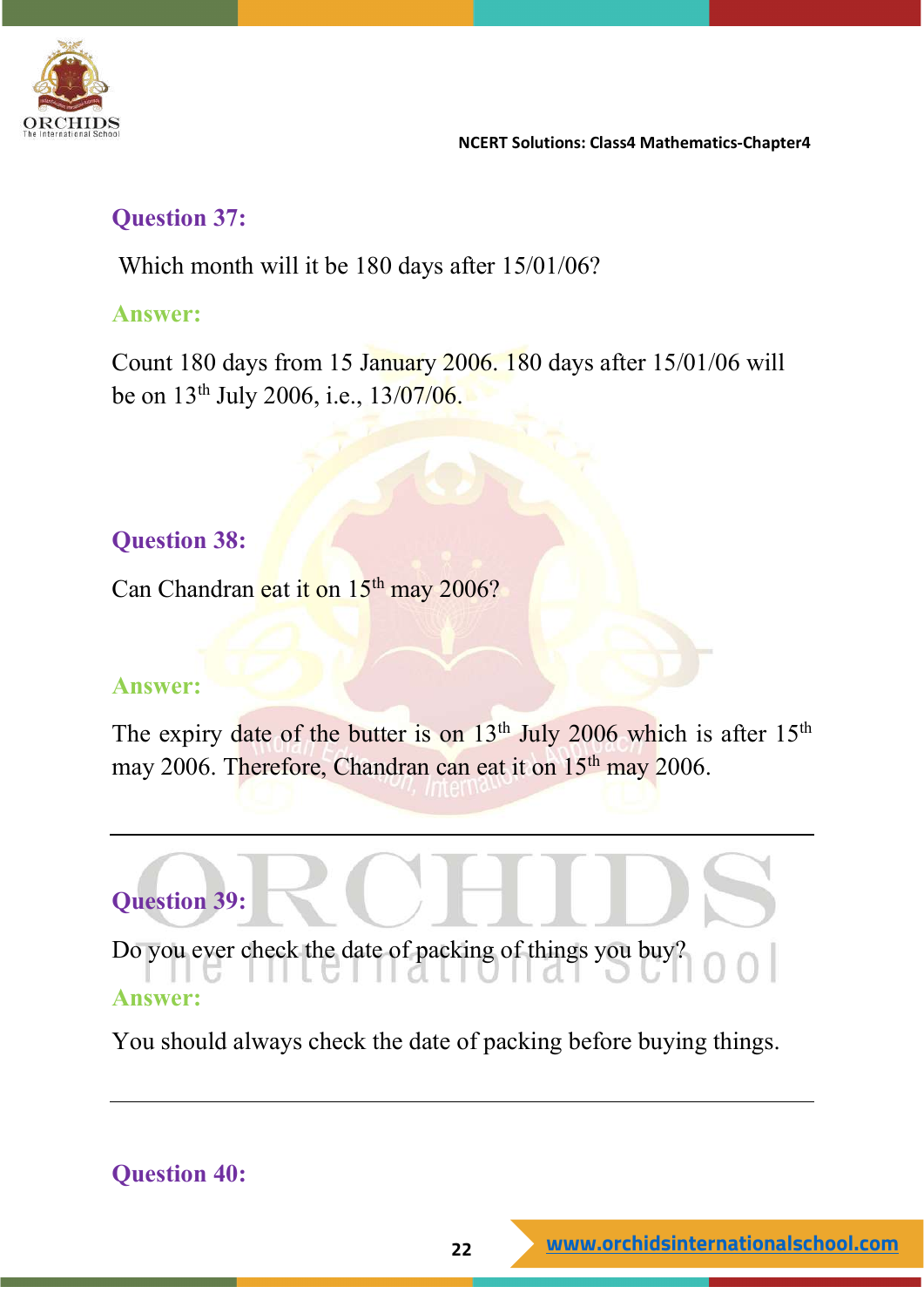

 **NCERT Solutions: Class4 Mathematics-Chapter4** Which are some other things that come with an expiry date?

#### **Answer:**

All the food items come with an expiry date. Some of the things that come with an expiry date are the following:

- Medicines.
- Cold drinks.
- Chocolates.

#### **Question 41:**

What month and year is written as 07/05?

#### **Answer:**

07/05 represents the month as July and the year as 2005.

#### **Question 42:**

Would it be safe to take the cough syrup in September 2005?

### Answer: e International Schoo

The expiry date of the cough syrup is July 2005 which is before September 2005. Therefore, it is not safe to take cough syrup in September 2005.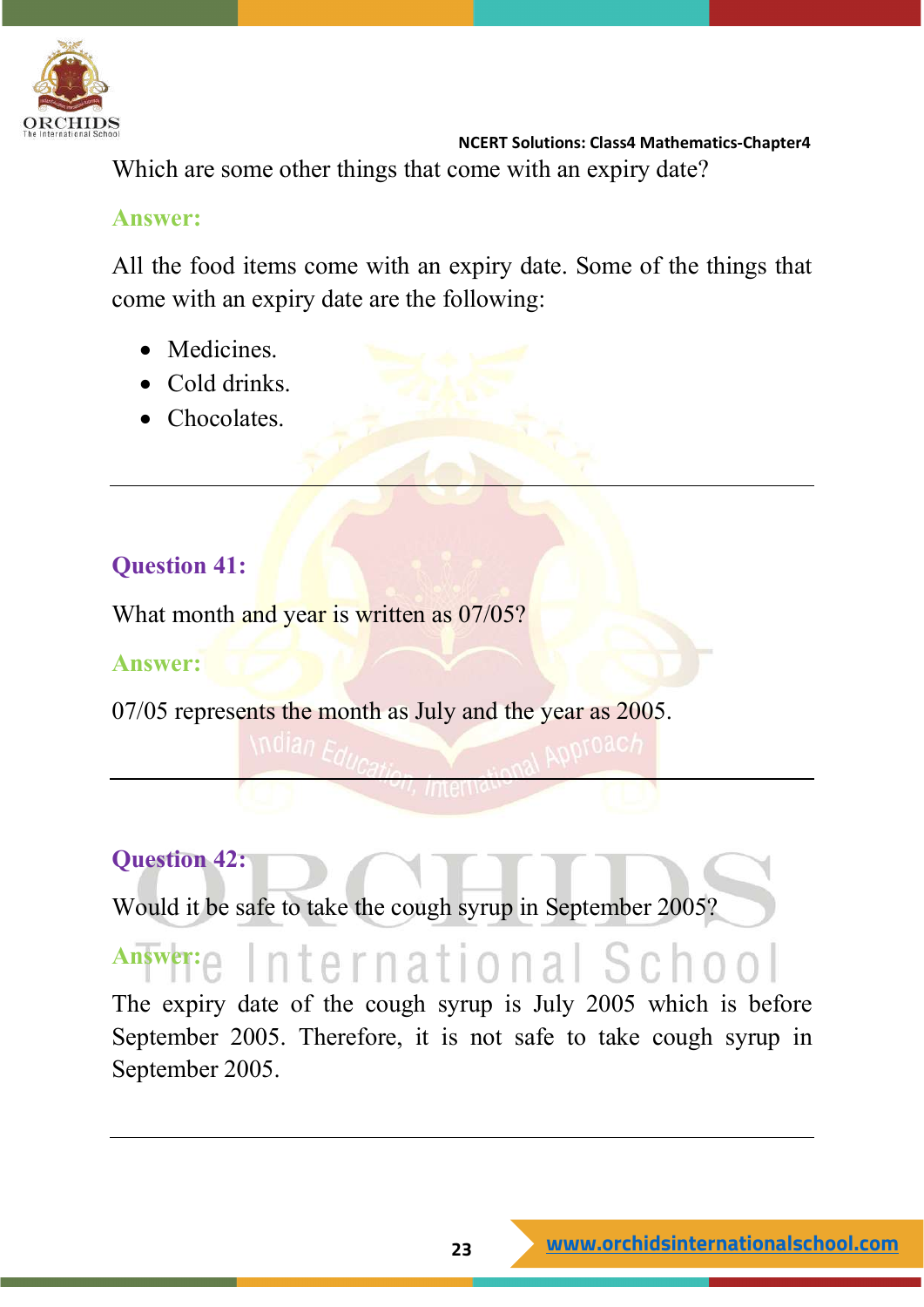

 **NCERT Solutions: Class4 Mathematics-Chapter4 Ouestion 43:** Page 49

Can you guess why they missed the train?

#### **Answer:**

The time 5.15 means that the train was in the morning as the railway follows 24-hours clock system.

They reached the station in the evening whereas the train left in the morning so they missed the train.

#### **Question 44:** Page 51

Look at this chart it tells the difference between your watch and a 24hour clock? Try to complete it.

| Time by your watch<br>(12-hour clock) | Time by a 24-hour clock |
|---------------------------------------|-------------------------|
| 1 o' clock in the afternoon           | $13:00$ hours           |
| 2 o' clock in the afternoon           | 14:00 hours             |
| 3 o' clock in the afternoon           |                         |
| 3:30 in the afternoon                 | 15:30 hours             |
| 6 o' clock in the evening             |                         |
| 9 o' clock in the evening             |                         |
| 12 o' clock at midnight               |                         |

#### **Answer:**

In 12-hour clock the time runs from 1am to 12 noon and again from 1pm to 12 midnight.

In 24-hour clock the time runs from 00:00 to 24:00 hours. It does not use am or pm to write the time.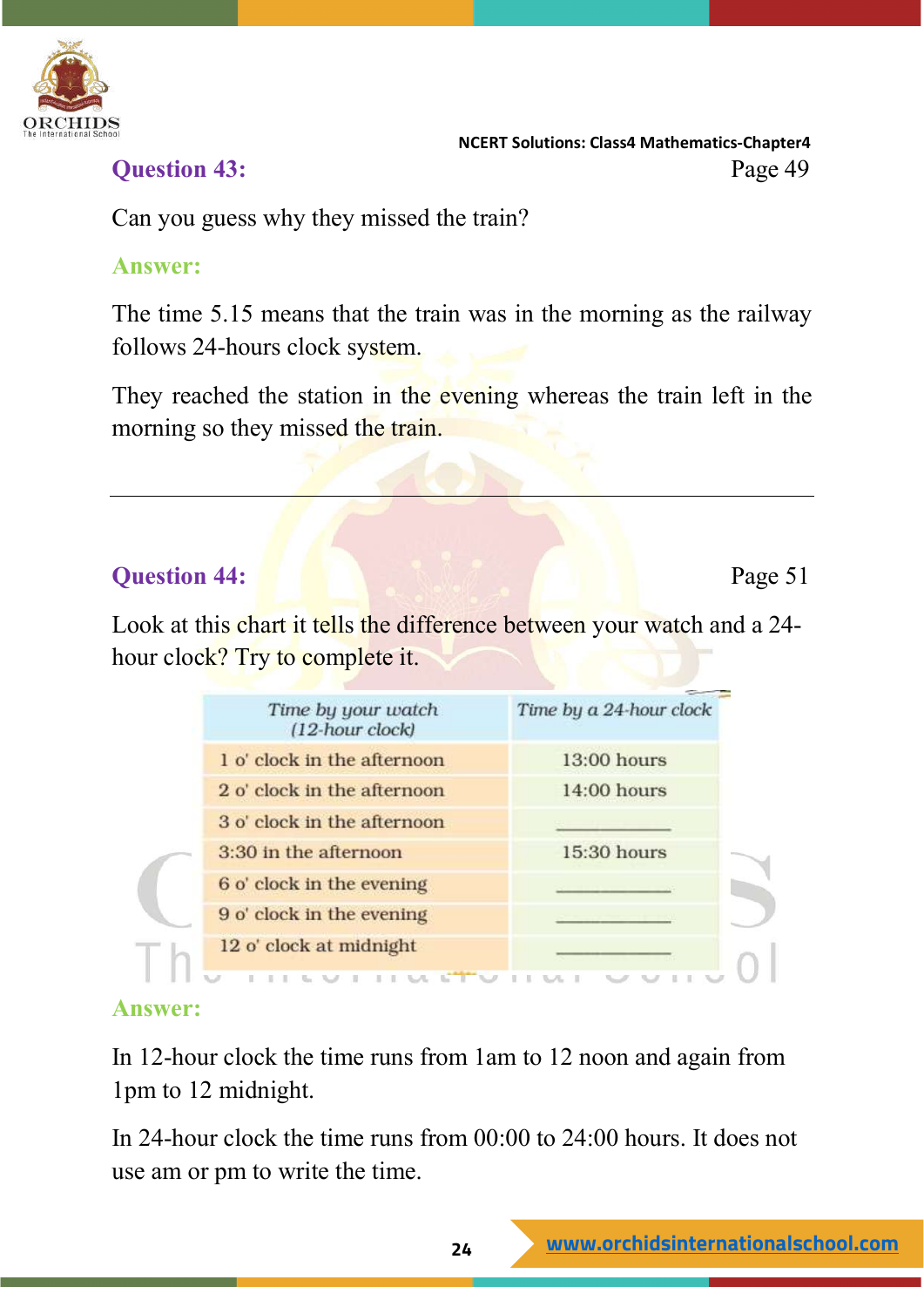

The complete table is:

| Time by your watch                    | Time by 24-hour clock |
|---------------------------------------|-----------------------|
| $(12$ -hour clock)                    | $(24$ -hour clock)    |
| 1 o' clock in the afternoon           | $13:00$ hours         |
| $2 \text{ o'}$ clock in the afternoon | $14:00$ hours         |
| 3 o' clock in the afternoon           | $15:00$ hours         |
| $3:30$ in the afternoon               | $15:30$ hours         |
| 6 o' clock in the evening             | $18:00$ hours         |
| 9 o' clock in the evening             | $21:00$ hours         |
| 6 o' clock at the midnight            | $00:00$ hours         |

#### **Question 45:** Page 51

a i

Now can you tell why a 24-hour clock is called so?

#### **Answer:**

There is 24 hours in a day. A 24-hours clock shows time for one whole day that is why it is called 24-hour clock. School

#### **Question 46:**

Suppose a train leaves at 8:30 at night. The time written on a Railway ticket would be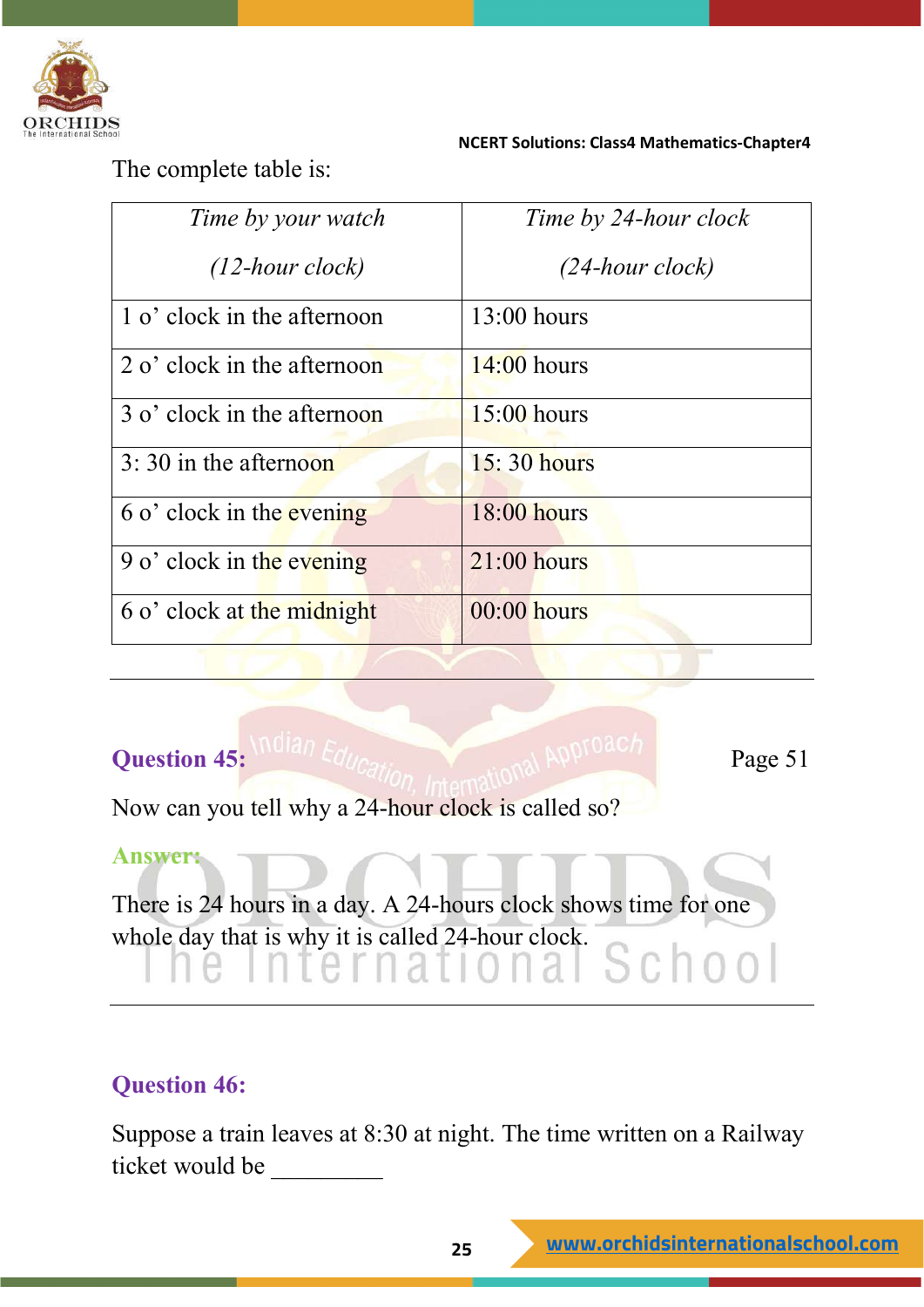

#### **Answer:**

A railway ticket follows 24-hour. In the Railway ticket the time 8:30 in the night would be written as 20:30 hours.

#### **Question 47:**

You must have noted the time of sunrise and sunset.

Write here using am and pm.

Time of Sunrise Time of Sunset

#### **Answer:**

The sun rises in the morning and set in the evening. The time for sunrise and sunset is different in different places.

The sample answer is: "Cation Internation

| Time of Sunrise | $5:00$ am         |
|-----------------|-------------------|
| Time of Sunset  | $6:30 \text{ pm}$ |
|                 |                   |

## The International School

#### **Question 48:**

Where have you seen a 24-hour clock being used?

1. \_\_\_\_\_\_\_\_\_\_ 2. \_\_\_\_\_\_\_\_\_\_ 3. \_\_\_\_\_\_\_\_\_\_